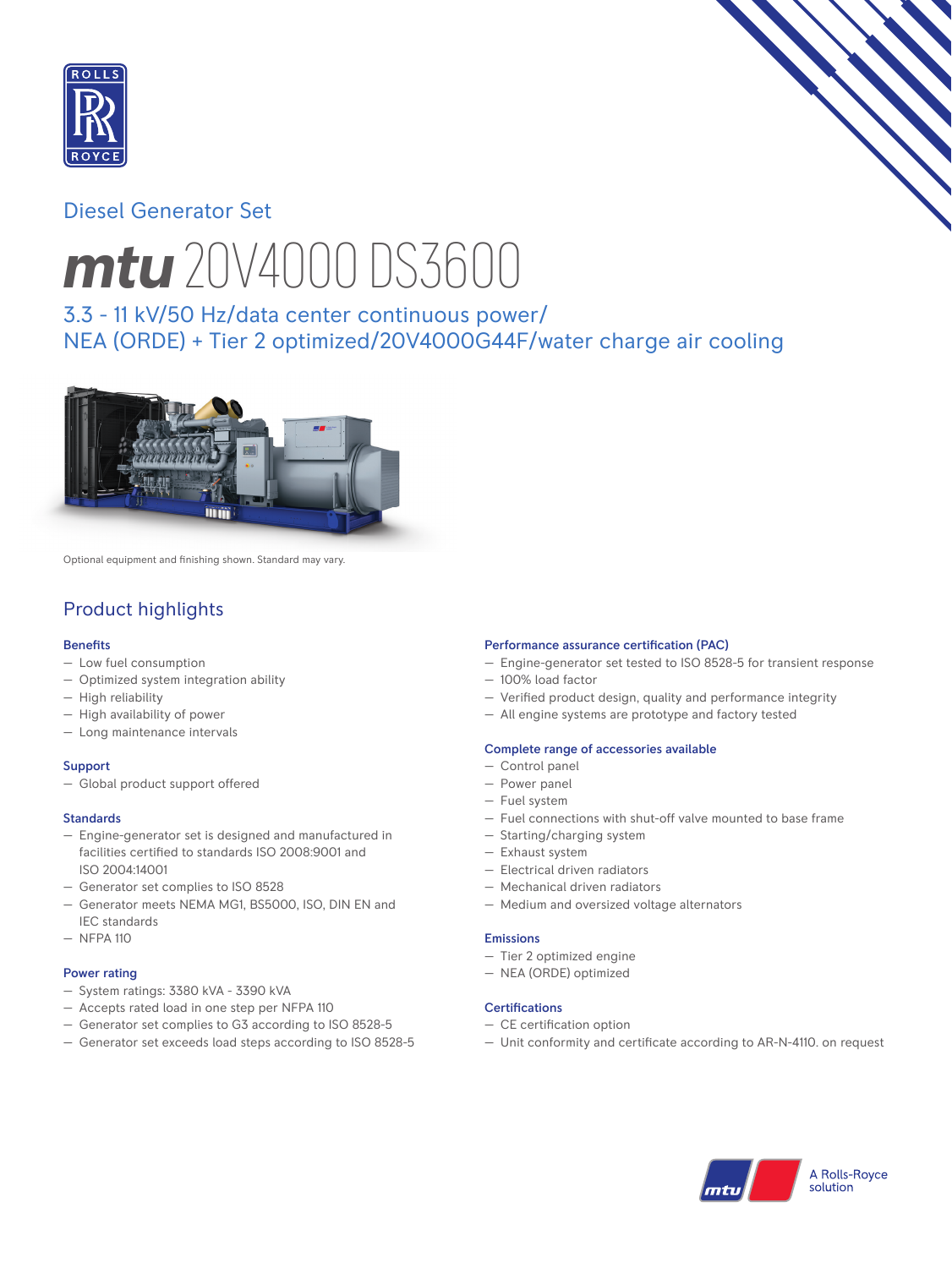# Application data<sup>1)</sup>

#### Engine

| Manufacturer                   |      | mtu              |
|--------------------------------|------|------------------|
| Model                          |      | 20V4000G44F      |
| <b>Type</b>                    |      | 4-cycle          |
| Arrangement                    |      | <b>20V</b>       |
| Displacement: l                |      | 95.4             |
| Bore: mm                       |      | 170              |
| Stroke: mm                     |      | 210              |
| Compression ratio              |      | 16.4             |
| Rated speed: rpm               |      | 1500             |
| Engine governor                |      | ECU <sub>9</sub> |
| Max power: kWm                 |      | 2807             |
| Air cleaner                    |      | dry              |
| <b>Fuel system</b>             |      |                  |
| Maximum fuel lift: m           |      | 5                |
| Total fuel flow: I/min         |      | 27               |
| Fuel consumption <sup>2)</sup> | 1/hr | g/kwh            |
| At 100% of power rating:       | 674  | 199              |
| At 75% of power rating:        | 523  | 206              |
| At 50% of power rating:        | 369  | 218              |

## Liquid capacity (lubrication)

| Eigaia capacity (tablication)                      |           |
|----------------------------------------------------|-----------|
| Total oil system capacity: I                       | 390       |
| Engine jacket water capacity: I                    | 260       |
| Intercooler coolant capacity: I                    | 50        |
|                                                    |           |
| <b>Combustion air requirements</b>                 |           |
| Combustion air volume: $m^3/s$                     | 4.3       |
| Max, air intake restriction: mbar                  | 30        |
|                                                    |           |
| Cooling/radiator system                            |           |
| Coolant flow rate (HT circuit): $m^3/hr$           | 80        |
| Coolant flow rate (LT circuit): m <sup>3</sup> /hr | 44        |
| Heat rejection to coolant: kW (100/110%)           | 1010/1140 |
| Heat radiated to charge air cooling: kW (100/110%) | 780/890   |
| Heat radiated to ambient: kW                       | 105       |
| Fan power for electr. radiator (40°C): kW          | 105       |
|                                                    |           |
| <b>Exhaust system</b>                              |           |
| Exhaust gas temp. (after engine, max.): °C         | 550       |
| Exhaust gas temp. (before turbocharger): °C        | 605       |
|                                                    | 10.0      |
| Exhaust gas volume: $m^3/s$                        |           |
| Maximum allowable back pressure: mbar              | 50        |
| Minimum allowable back pressure: mbar              |           |

# Standard and optional features

## System ratings (kW/kVA)

|                                                           |         | NEA (ORDE) optimized 40°C/1000m |        |             |
|-----------------------------------------------------------|---------|---------------------------------|--------|-------------|
| <b>Generator model</b>                                    | Voltage | without radiator                |        |             |
|                                                           |         | kWel                            | $kVA*$ | <b>AMPS</b> |
| Leroy Somer LSA54.2 XL11<br>(Med. volt. Leroy Somer)      | $11$ kV | 2704                            | 3380   | 177         |
| Marathon 1040FDH7103<br>(Medium volt. marathon)           | $11$ kV | 2712                            | 3390   | 178         |
| Leroy Somer LSA54.2 ZL12<br>(MV Leroy Somer<br>oversized) | $11$ kV | 2704                            | 3380   | 177         |
| Marathon 1040FDH7105<br>(MV marathon oversized)           | $11$ kV | 2712                            | 3390   | 178         |

 $*$  cos phi = 0.8

1 All data refers only to the engine and is based on ISO standard conditions (25°C and 100m above sea level).<br>2 Values referenced are in accordance with ISO 3046-1. Conversion calculated with fuel density of 0.83 g/ml.

2 Values referenced are in accordance with ISO 3046-1. Conversion calculated with fuel density of 0.83 g/ml. All fuel consumption values refer to rated engine power and are approximate values.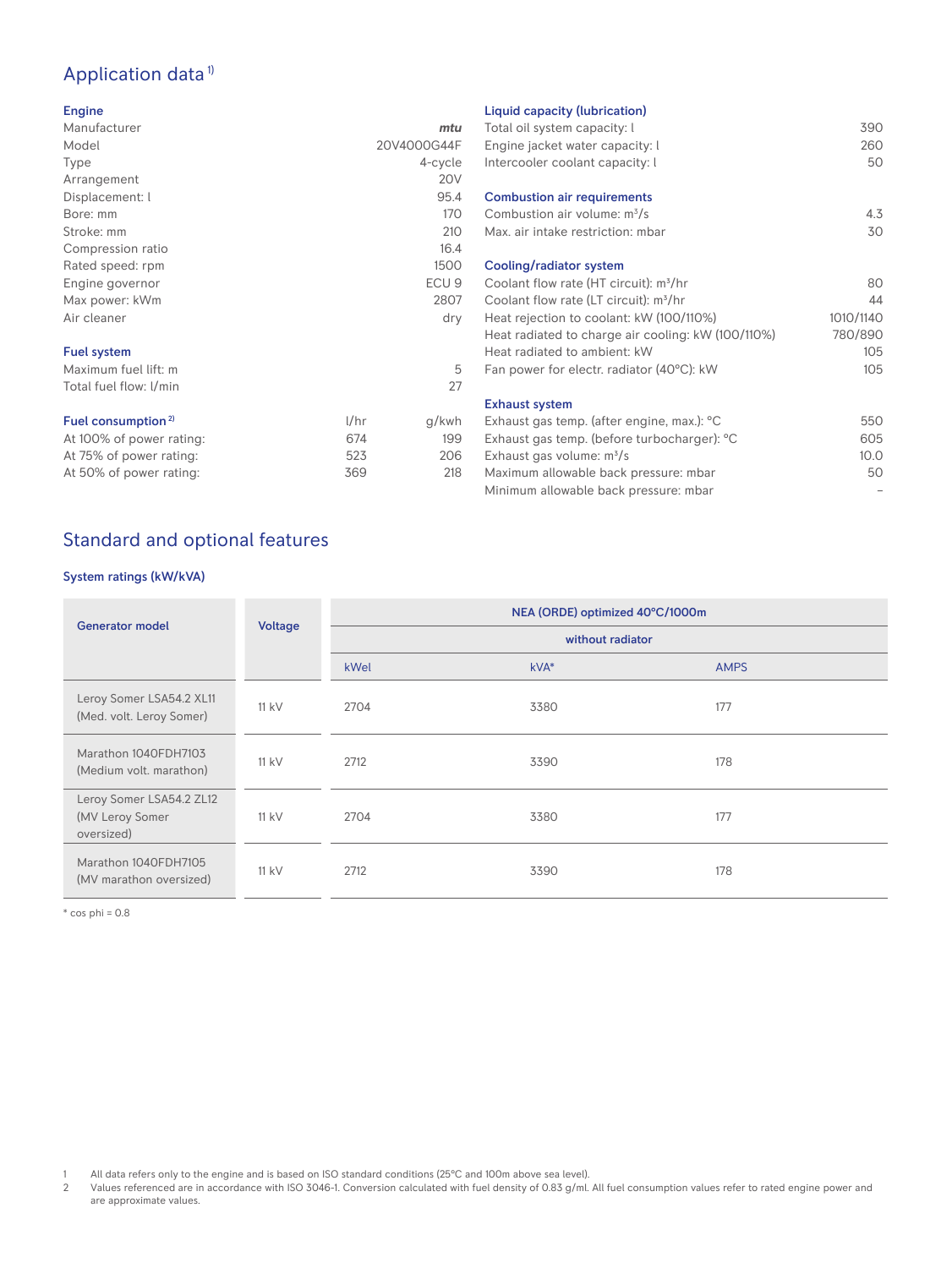# Standard and optional features

#### Engine

- 4-cycle
- Standard single stage air filter
- Oil drain extension & shut-off valve
- Closed crankcase ventilation
- Governor-electronic isochronous
- Common rail fuel injection
- Tier 2 optimized engine
- NEA (ORDE) optimized engine

#### Generator

- 4 pole three-phase synchronous generator
- Brushless, self-excited, self-regulating, self-ventilated
- Digital voltage regulator
- Anti condensation heater
- Stator winding Y-connected, accessible neutral (brought out)
- Protection IP23
- **Insulation class H, utilization acc. to H**
- Radio suppression EN55011, group 1, cl. B
- Short circuit capability 3xln for 10sec ■ Winding and bearing RTDs (without monitoring)
- Excitation by AREP + PMI
- Mounting of CT's: 3x 2 core CT's
- Winding pitch: 5/6 winding
- Voltage setpoint adjustment ± 5%

Electrical driven front-end cooler

- Meets NEMA MG-1, BS 5000, IEC 60034-1, VDE 0530, DIN EN 12601, AS1359 and ISO 8528 requirements
- **Leroy Somer medium voltage generator**
- $\Box$  Marathon medium voltage generator
- O Oversized generator

- Cooling system
- **Jacket water pump**
- Thermostat(s)
- Water charge air cooling
- Control panel
- Pre-wired control cabinet for easy application of customized controller (V1+)
- $\Box$  Island operation (V2)
- $\Box$  Automatic mains failure operation with ATS (V3a)
- Automatic mains failure operation incl. control of generator and mains breaker (V3b)
- $\Box$  Island parallel operation of multiple gensets (V4)
- $\Box$  Automatic mains failure operation with short (< 10s) mains parallel overlap synchronization (V5)
- $\Box$  Mains parallel operation of a single genset (V6)
- 
- □ Basler controller

□ Jacket water heater  $\Box$  Pulley for fan drive

- 
- 
- 
- 
- 
- 
- 
- 
- **Multilingual capability**
- **Multiple programmable contact inputs**
- **Multiple contact outputs**
- Event recording
- **IP 54 front panel rating with** integrated gasket
- $\Box$  Remote annunciator
- Daytank control
- O Generator winding
- temperature monitoring
- □ Generator bearing
- temperature monitoring □ Modbus TCP-IP

- Power panel
- Available in 600x600
- □ Phase monitoring relay 230V/400V
- $\Box$  Supply for battery charger  $\Box$  Supply for jacket water heater
- $\Box$  Supply for anti condensation heating
- □ Plug socket cabinet for 230V compatible Euro/USA
- $\Box$  Mains parallel operation of multiple gensets (V7)
- □ Deif controller
- Complete system metering
- Digital metering
- **Engine parameters**
- Generator protection functions
- **Engine protection**
- SAE J1939 engine ECU communications
- **Parametrization software**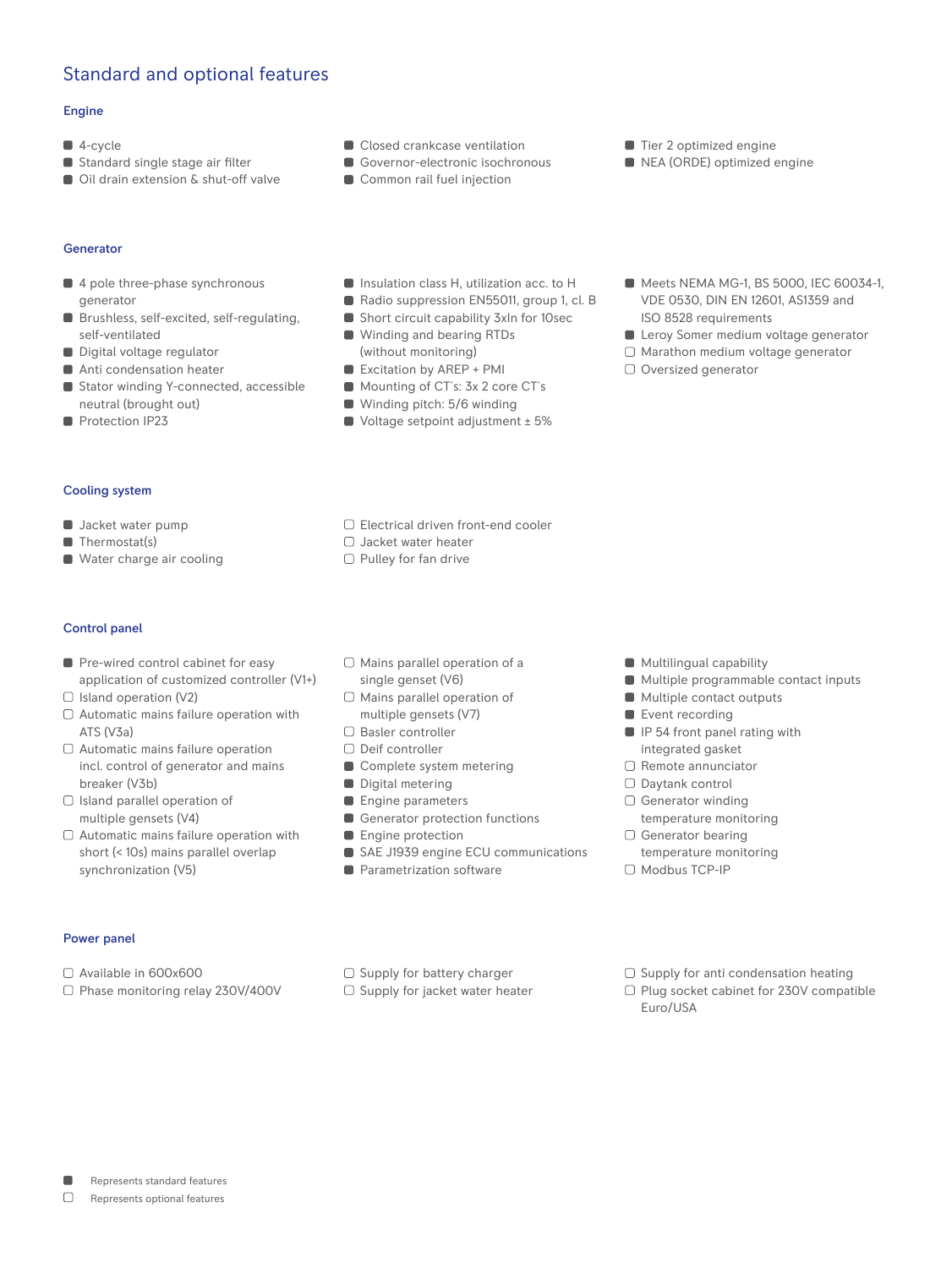# Standard and optional features

## Fuel system

- **Flexible fuel connectors mounted to** base frame  $\Box$  Fuel filter with water separator  $\Box$  Fuel filter with water separator heavy-duty  $\Box$  Switchable fuel filter with water separator  $\Box$  Switchable fuel filter with water separator heavy-duty  $\Box$  Seperate fuel cooler □ Fuel cooler integrated into cooling equipment Starting/charging system  $\Box$  24V starter  $\Box$  24V starter  $\Box$  312 starter batteries, cables, rack, disconnect switch  $\Box$  Battery charger □ Redundant starter 2x 15kW Mounting system ■ Welded base frame <br>■ Resilient engine and generator mounting ■ Modular base frame design Exhaust system **Exhaust bellows with connection flange**  $\square$  Exhaust silencer with  $\Box$  Exhaust silencer with  $\Box$  Exhaust silencer with
	- 10 dB(A) sound attenuation
- 30 dB(A) sound attenuation
- 40 dB(A) sound attenuation Y-connection-pipe

 $\blacksquare$ Represents standard features